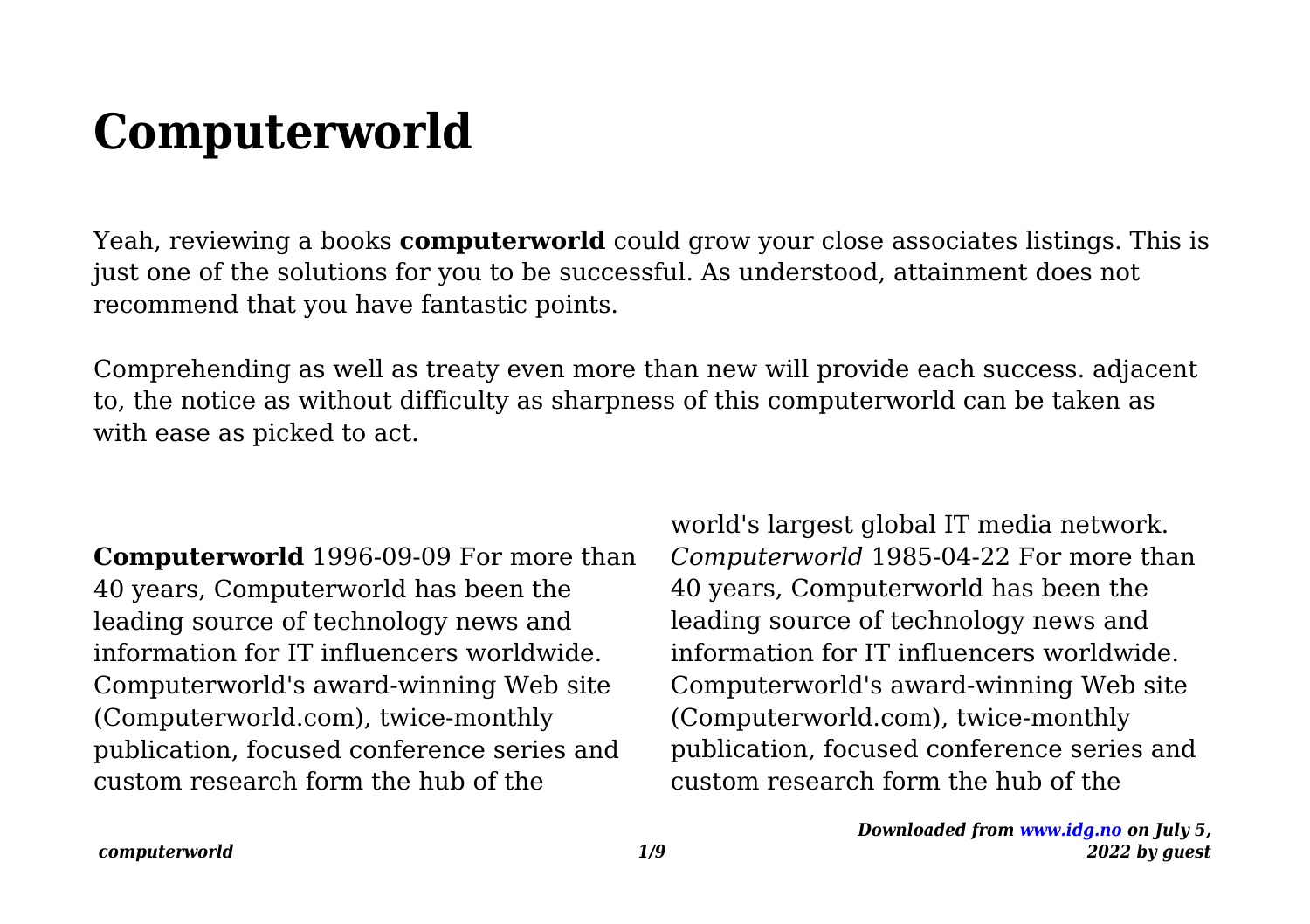world's largest global IT media network. **Computerworld** 1983-07-11 For more than 40 years, Computerworld has been the leading source of technology news and information for IT influencers worldwide. Computerworld's award-winning Web site (Computerworld.com), twice-monthly publication, focused conference series and custom research form the hub of the world's largest global IT media network. Computerworld 1980-05-05 For more than 40 years, Computerworld has been the leading source of technology news and information for IT influencers worldwide. Computerworld's award-winning Web site (Computerworld.com), twice-monthly publication, focused conference series and custom research form the hub of the world's largest global IT media network. *Computerworld* 1982-06-07 For more than 40 years, Computerworld has been the leading source of technology news and

information for IT influencers worldwide. Computerworld's award-winning Web site (Computerworld.com), twice-monthly publication, focused conference series and custom research form the hub of the world's largest global IT media network. *Computerworld* 1993-06-21 For more than 40 years, Computerworld has been the leading source of technology news and information for IT influencers worldwide. Computerworld's award-winning Web site (Computerworld.com), twice-monthly publication, focused conference series and custom research form the hub of the world's largest global IT media network. **Computerworld** 1994-01-24 For more than 40 years, Computerworld has been the leading source of technology news and information for IT influencers worldwide. Computerworld's award-winning Web site (Computerworld.com), twice-monthly publication, focused conference series and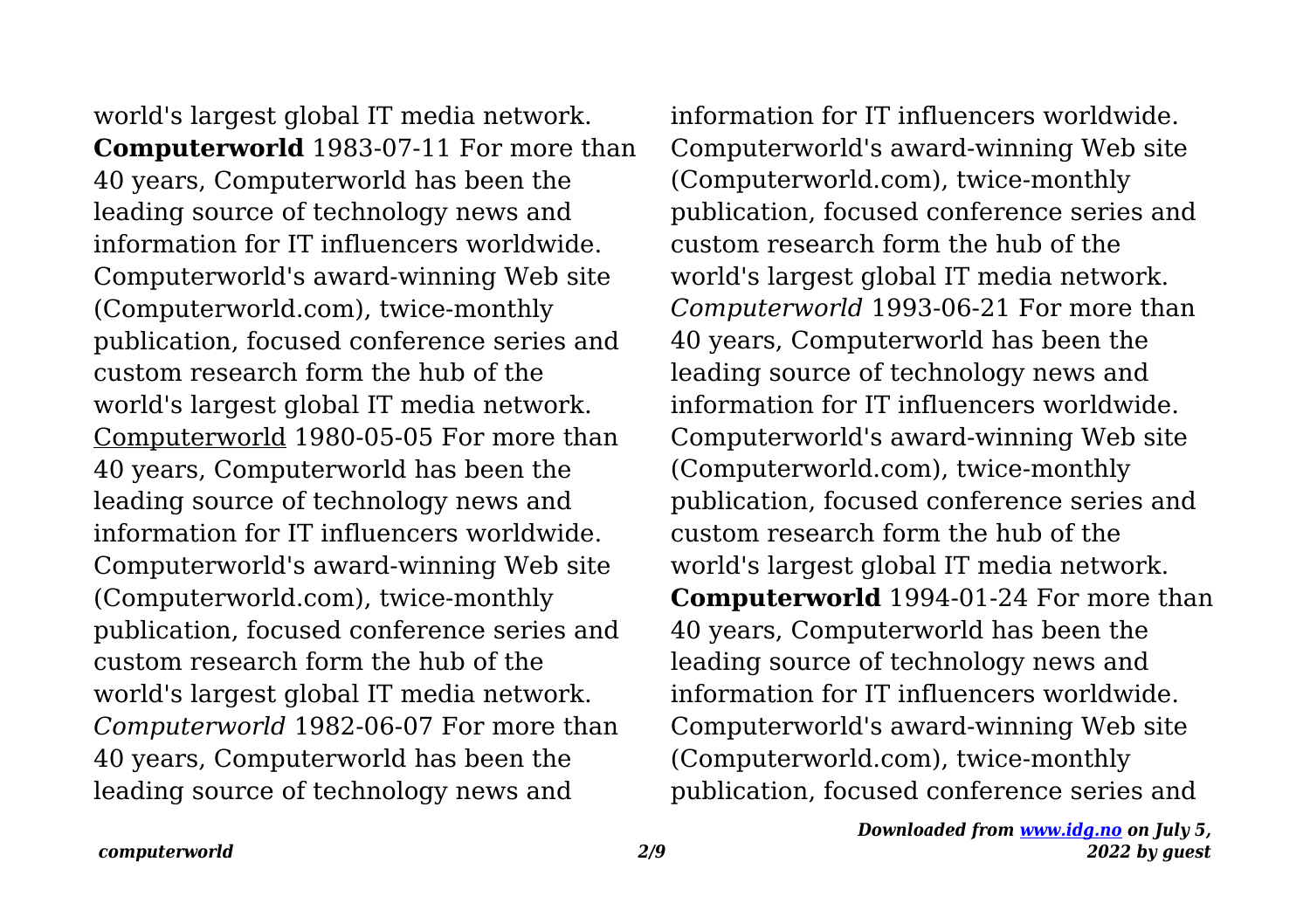custom research form the hub of the world's largest global IT media network. Computerworld 1993-08-23 For more than 40 years, Computerworld has been the leading source of technology news and information for IT influencers worldwide. Computerworld's award-winning Web site (Computerworld.com), twice-monthly publication, focused conference series and custom research form the hub of the world's largest global IT media network. *Computerworld* 2001-12-10 For more than 40 years, Computerworld has been the leading source of technology news and information for IT influencers worldwide. Computerworld's award-winning Web site (Computerworld.com), twice-monthly publication, focused conference series and custom research form the hub of the world's largest global IT media network. **Computerworld** 1999-01-25 For more than 40 years, Computerworld has been the

leading source of technology news and information for IT influencers worldwide. Computerworld's award-winning Web site (Computerworld.com), twice-monthly publication, focused conference series and custom research form the hub of the world's largest global IT media network. **Computerworld** Alfred Elton Van Vogt 1983

Computerworld 1976-12-20 For more than 40 years, Computerworld has been the leading source of technology news and information for IT influencers worldwide. Computerworld's award-winning Web site (Computerworld.com), twice-monthly publication, focused conference series and custom research form the hub of the world's largest global IT media network. *Computerworld* 1983-04-11 For more than 40 years, Computerworld has been the leading source of technology news and information for IT influencers worldwide.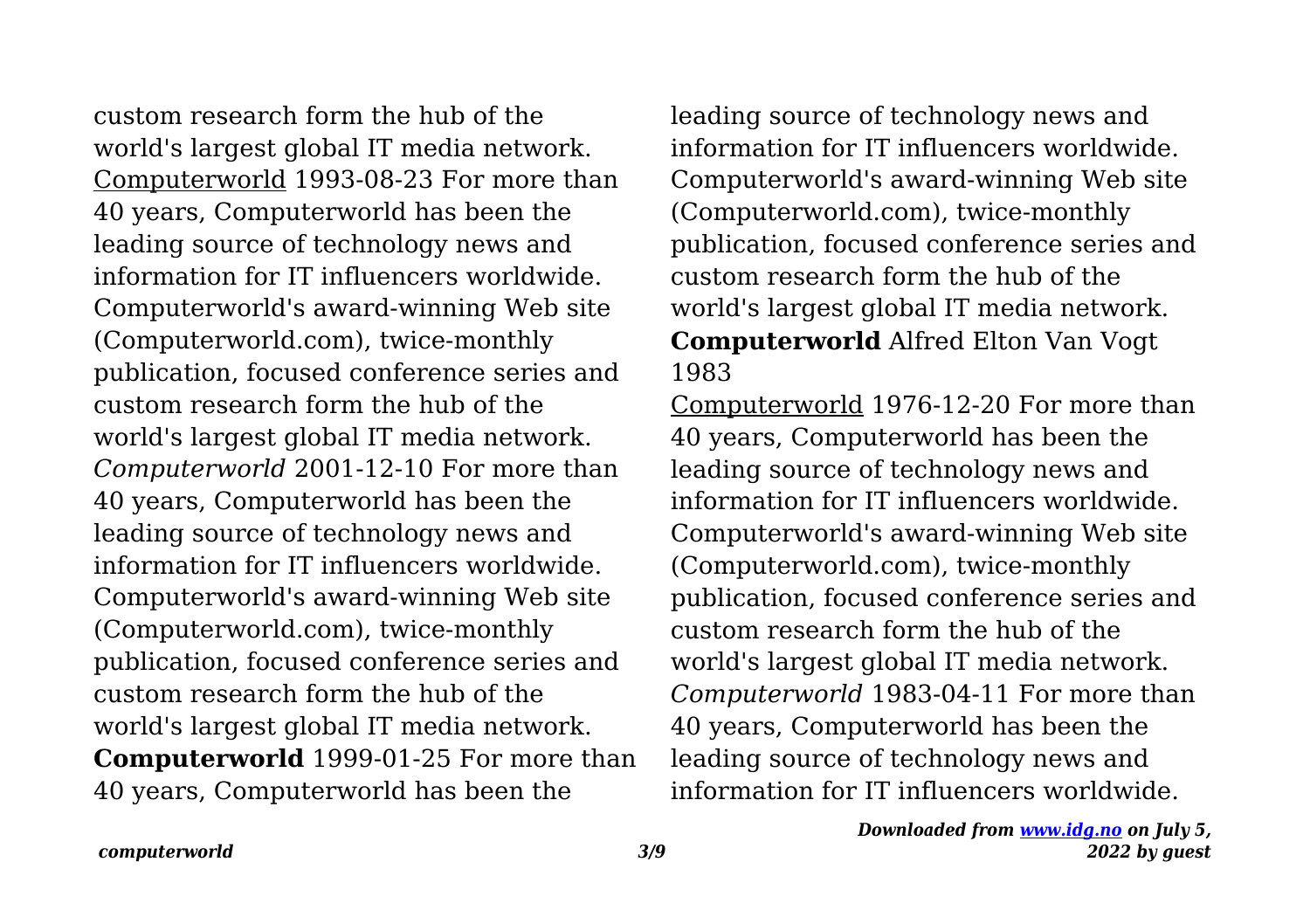Computerworld's award-winning Web site (Computerworld.com), twice-monthly publication, focused conference series and custom research form the hub of the world's largest global IT media network.

**Computerworld** 1980-12 For more than 40 years, Computerworld has been the leading source of technology news and information for IT influencers worldwide.

Computerworld's award-winning Web site (Computerworld.com), twice-monthly publication, focused conference series and custom research form the hub of the world's largest global IT media network. *Computerworld* 1985-07-22 For more than 40 years, Computerworld has been the leading source of technology news and information for IT influencers worldwide. Computerworld's award-winning Web site (Computerworld.com), twice-monthly publication, focused conference series and custom research form the hub of the

world's largest global IT media network. **Computerworld** 2000-04-03 For more than 40 years, Computerworld has been the leading source of technology news and information for IT influencers worldwide. Computerworld's award-winning Web site (Computerworld.com), twice-monthly publication, focused conference series and custom research form the hub of the world's largest global IT media network. *Computerworld* 1981-10-26 For more than 40 years, Computerworld has been the leading source of technology news and information for IT influencers worldwide. Computerworld's award-winning Web site (Computerworld.com), twice-monthly publication, focused conference series and custom research form the hub of the world's largest global IT media network. Computerworld 1993-11-01 For more than 40 years, Computerworld has been the leading source of technology news and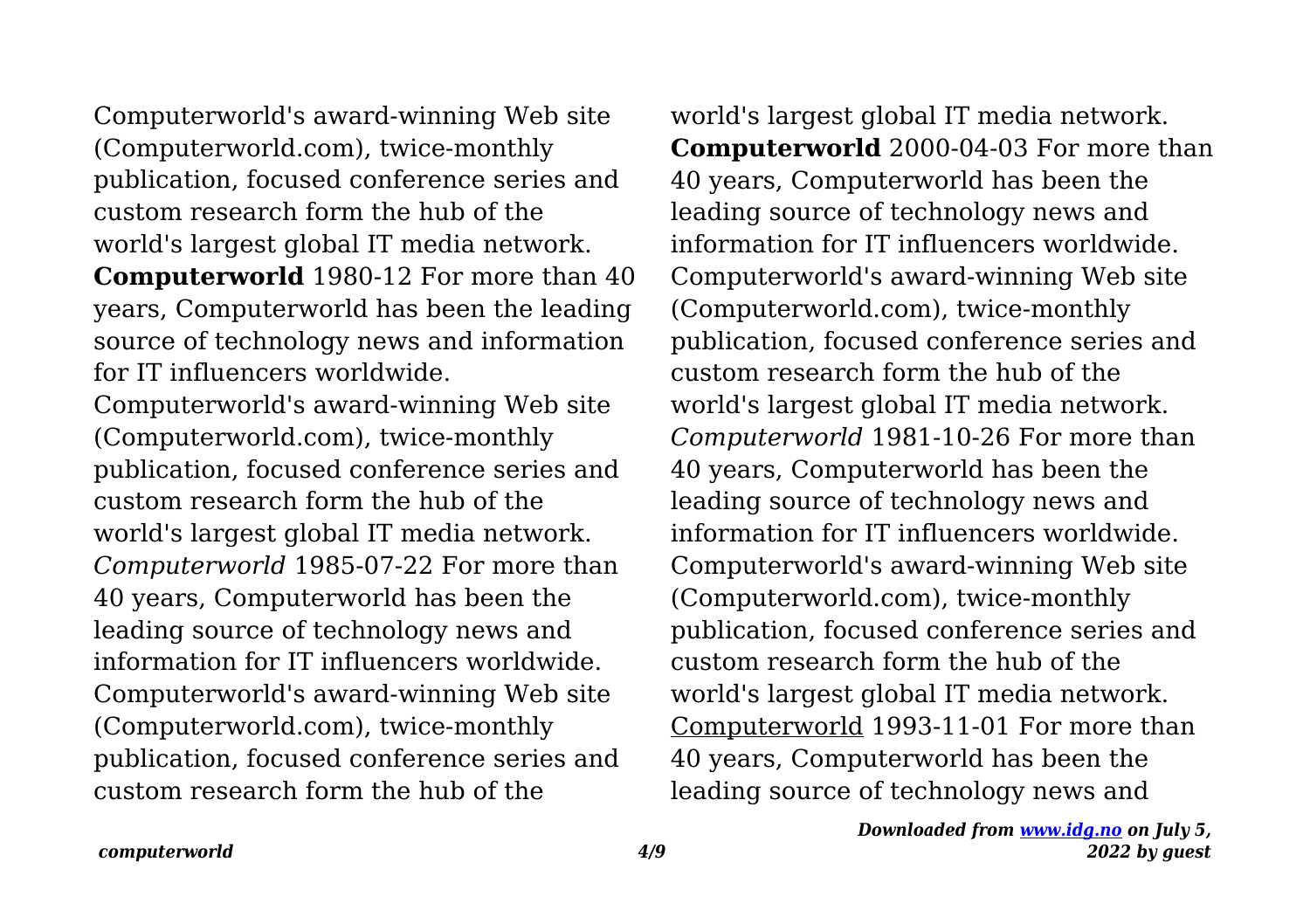information for IT influencers worldwide. Computerworld's award-winning Web site (Computerworld.com), twice-monthly publication, focused conference series and custom research form the hub of the world's largest global IT media network. **Computerworld** 2000-05-22 For more than 40 years, Computerworld has been the leading source of technology news and information for IT influencers worldwide. Computerworld's award-winning Web site (Computerworld.com), twice-monthly publication, focused conference series and custom research form the hub of the world's largest global IT media network. Computerworld 1982-03-15 For more than 40 years, Computerworld has been the leading source of technology news and information for IT influencers worldwide. Computerworld's award-winning Web site (Computerworld.com), twice-monthly publication, focused conference series and

custom research form the hub of the world's largest global IT media network. **Computerworld** 1984-05-21 For more than 40 years, Computerworld has been the leading source of technology news and information for IT influencers worldwide. Computerworld's award-winning Web site (Computerworld.com), twice-monthly publication, focused conference series and custom research form the hub of the world's largest global IT media network. *Computerworld* 1985-10-07 For more than 40 years, Computerworld has been the leading source of technology news and information for IT influencers worldwide. Computerworld's award-winning Web site (Computerworld.com), twice-monthly publication, focused conference series and custom research form the hub of the world's largest global IT media network. Computerworld 1975-09-10 For more than 40 years, Computerworld has been the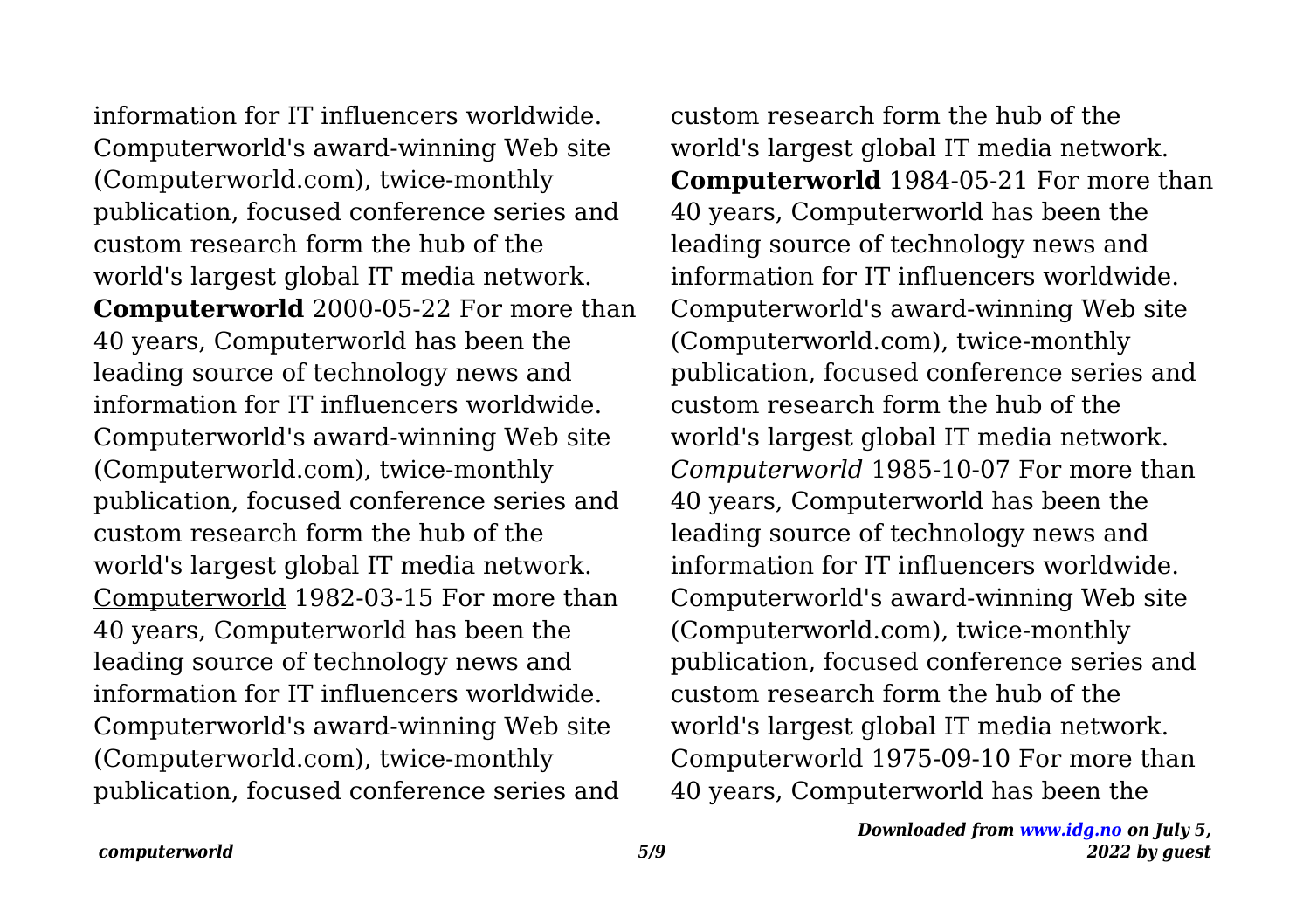leading source of technology news and information for IT influencers worldwide. Computerworld's award-winning Web site (Computerworld.com), twice-monthly publication, focused conference series and custom research form the hub of the world's largest global IT media network. *Computerworld* 1985-09-30 For more than 40 years, Computerworld has been the leading source of technology news and information for IT influencers worldwide. Computerworld's award-winning Web site (Computerworld.com), twice-monthly publication, focused conference series and custom research form the hub of the world's largest global IT media network. **Computerworld** 1978-04-17 For more than 40 years, Computerworld has been the leading source of technology news and information for IT influencers worldwide. Computerworld's award-winning Web site (Computerworld.com), twice-monthly

publication, focused conference series and custom research form the hub of the world's largest global IT media network. *Computerworld* 1973-08-29 For more than 40 years, Computerworld has been the leading source of technology news and information for IT influencers worldwide. Computerworld's award-winning Web site (Computerworld.com), twice-monthly publication, focused conference series and custom research form the hub of the world's largest global IT media network. **Computerworld** 2000-03-06 For more than 40 years, Computerworld has been the leading source of technology news and information for IT influencers worldwide. Computerworld's award-winning Web site (Computerworld.com), twice-monthly publication, focused conference series and custom research form the hub of the world's largest global IT media network. **Computerworld** 1980-10-20 For more than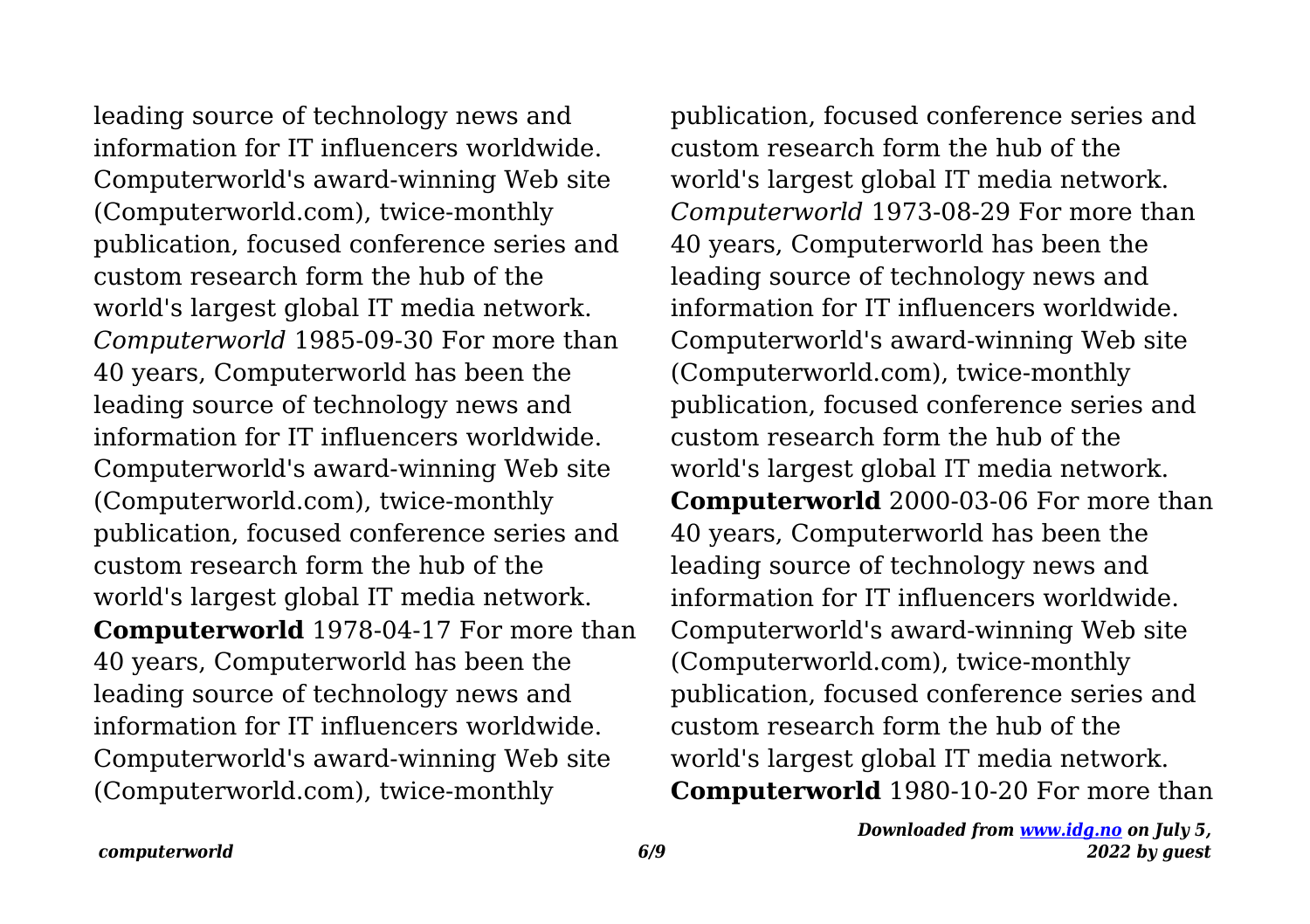40 years, Computerworld has been the leading source of technology news and information for IT influencers worldwide. Computerworld's award-winning Web site (Computerworld.com), twice-monthly publication, focused conference series and custom research form the hub of the world's largest global IT media network. **Computerworld** 1998-11-30 For more than 40 years, Computerworld has been the leading source of technology news and information for IT influencers worldwide. Computerworld's award-winning Web site (Computerworld.com), twice-monthly publication, focused conference series and custom research form the hub of the world's largest global IT media network. *Computerworld* 1986-01-13 For more than 40 years, Computerworld has been the leading source of technology news and information for IT influencers worldwide. Computerworld's award-winning Web site

(Computerworld.com), twice-monthly publication, focused conference series and custom research form the hub of the world's largest global IT media network. *Computerworld* 1986-10-27 For more than 40 years, Computerworld has been the leading source of technology news and information for IT influencers worldwide. Computerworld's award-winning Web site (Computerworld.com), twice-monthly publication, focused conference series and custom research form the hub of the world's largest global IT media network. Computerworld 1985-03-25 For more than 40 years, Computerworld has been the leading source of technology news and information for IT influencers worldwide. Computerworld's award-winning Web site (Computerworld.com), twice-monthly publication, focused conference series and custom research form the hub of the world's largest global IT media network.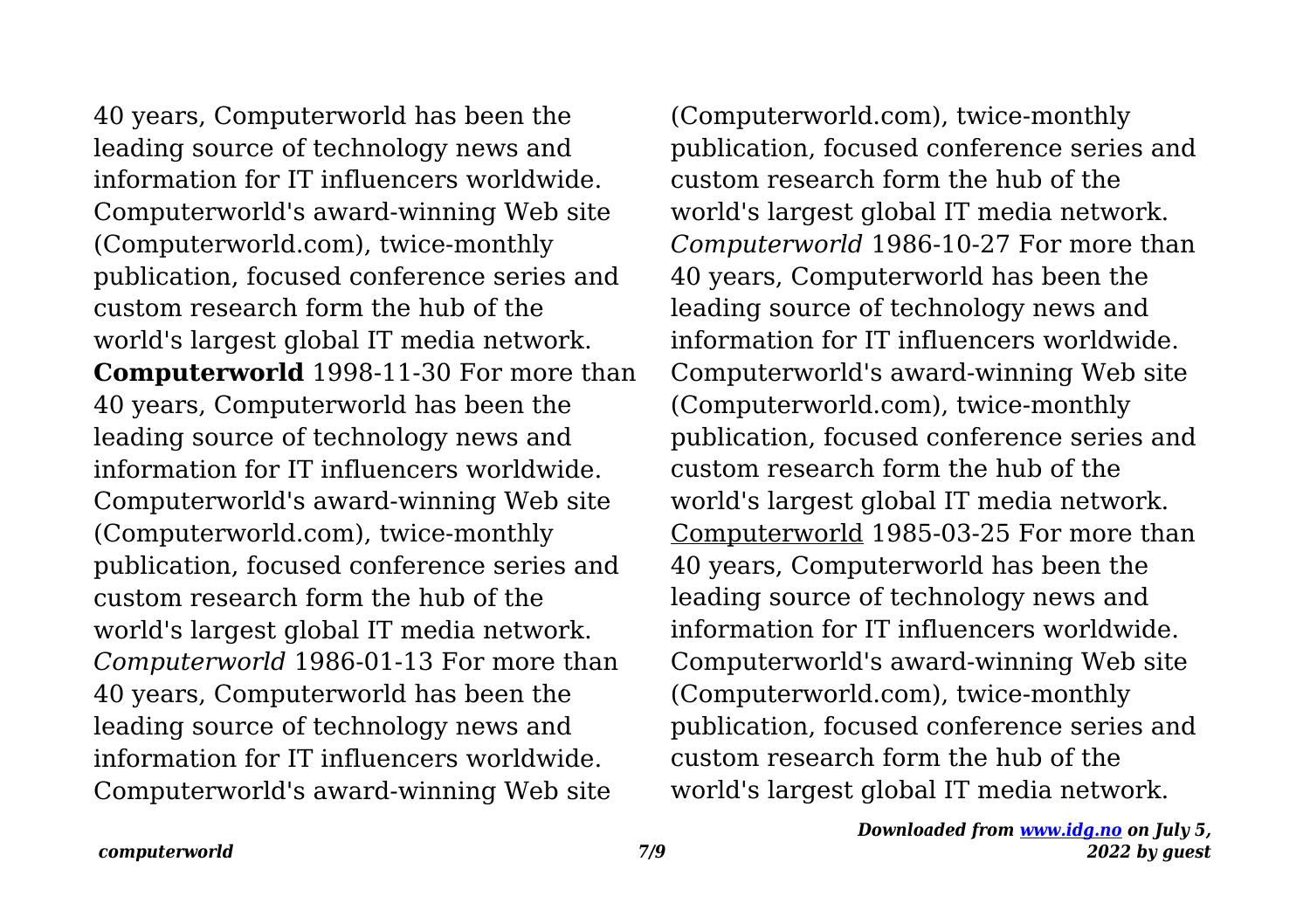*Computerworld* 1999-03-15 For more than 40 years, Computerworld has been the leading source of technology news and information for IT influencers worldwide. Computerworld's award-winning Web site (Computerworld.com), twice-monthly publication, focused conference series and custom research form the hub of the world's largest global IT media network. **Computerworld** 1988 For more than 40 years, Computerworld has been the leading source of technology news and information for IT influencers worldwide.

Computerworld's award-winning Web site (Computerworld.com), twice-monthly publication, focused conference series and custom research form the hub of the world's largest global IT media network. Computerworld 1984-12-24 For more than 40 years, Computerworld has been the leading source of technology news and information for IT influencers worldwide.

Computerworld's award-winning Web site (Computerworld.com), twice-monthly publication, focused conference series and custom research form the hub of the world's largest global IT media network. **Computerworld** 1999-08-16 For more than 40 years, Computerworld has been the leading source of technology news and information for IT influencers worldwide. Computerworld's award-winning Web site (Computerworld.com), twice-monthly publication, focused conference series and custom research form the hub of the world's largest global IT media network. **Computerworld** 1987-03-02 For more than 40 years, Computerworld has been the leading source of technology news and information for IT influencers worldwide. Computerworld's award-winning Web site (Computerworld.com), twice-monthly publication, focused conference series and custom research form the hub of the